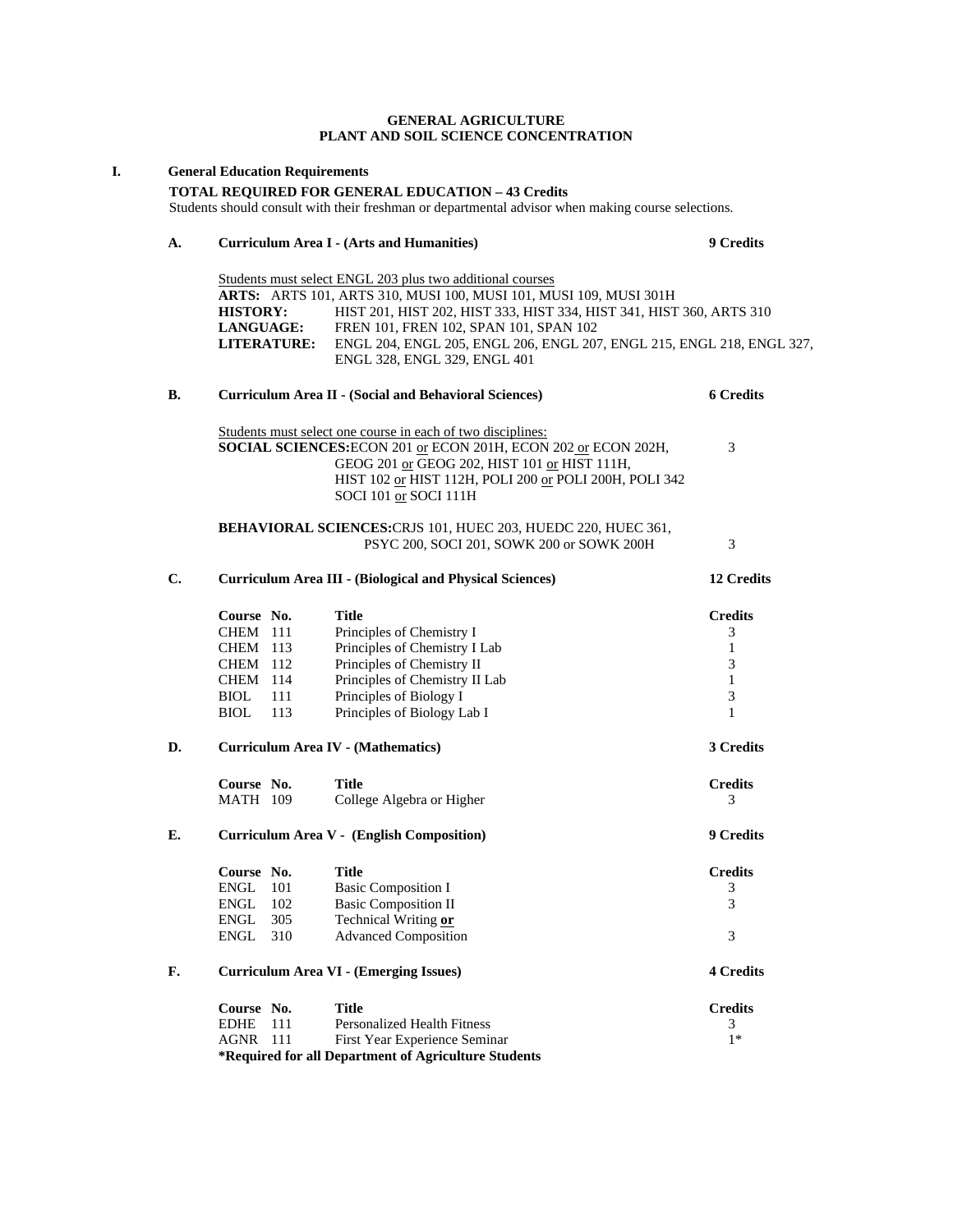## **II. Program Core Requirements**\* **15 Credits**

|        | Title                                                                      | <b>Credits</b> |
|--------|----------------------------------------------------------------------------|----------------|
|        | Introduction to Animal Science                                             | $\overline{4}$ |
| PLSC – | Introduction to Plant Science                                              | $\mathcal{R}$  |
|        | Introduction to Plant Science Lab                                          |                |
|        | Introduction to Agriculture Economics                                      | 3              |
|        | Engineering Principles Applied to Agriculture                              | $\mathcal{R}$  |
| AGRI   | Seminar                                                                    |                |
|        | Course No.<br>ANPT 114<br>- 184<br>PLSC 185<br>AGEC 213<br>AGME 283<br>301 |                |

# **III. Major Requirements 24 Credits**

| Course No.      |      | <b>Title</b>                                                   | <b>Credits</b> |
|-----------------|------|----------------------------------------------------------------|----------------|
| AMIC 324        |      | Agricultural Microbiology                                      | 4              |
| <b>HORT</b> 203 |      | Introduction to Horticultural Science or                       |                |
| HORT 203H       |      | Honors Introduction to Horticultural Sciences                  |                |
| SOIL            | 203  | Introduction to Soil Science                                   |                |
| BIOL.           | 112  | Principle of Biology II and                                    |                |
| BIOL            | 114  | Principle of Biology Lab II or                                 |                |
| <b>BIOL</b>     | 112H | Honors Principles of Biology II and                            |                |
| BIOL.           | 114H | Honors Principles of Biology II Lab                            | 4              |
| <b>AGRN</b> 423 |      | Plant Nutrition & Soil Fertility                               |                |
| BUED 212        |      | Computer Concepts/Applications I and                           | 3              |
| <b>CHEM 211</b> |      | Fundamentals of Organic Chemistry I or                         |                |
| <b>CHEM 213</b> |      | Fundamentals of Organic Chemistry I Lab and                    |                |
| CHEM 211H       |      | Honors Fundamentals of Organic Chemistry I Lab                 |                |
|                 |      | * A minimum grade of "C" is required for each of these courses |                |

# **IV. Supportive Requirements\*\* 24 Credits**

Select a minimum of 24 credit hours

| Course No.        |       | Title                                           | <b>Credits</b>                             |
|-------------------|-------|-------------------------------------------------|--------------------------------------------|
| <b>HORT</b> 313   |       | Floriculture & Ornamental Horticulture or       |                                            |
| HORT 313H         |       | Honors Floriculture & Ornamental Horticulture   | 3                                          |
| <b>HORT</b> 333   |       | Landscape Design Theory                         | 3                                          |
| <b>HORT</b> 353   |       | Turf Maintenance and Management                 | $\begin{array}{c} 3 \\ 3 \\ 3 \end{array}$ |
| <b>HORT 383</b>   |       | Horticultural Therapy                           |                                            |
| <b>HORT</b> 463   |       | <b>Plant Tissue Culture</b>                     |                                            |
| <b>ENTO</b> 313   |       | General and Applied Entomology                  | $\overline{3}$                             |
| <b>AGME</b>       |       | Select Courses with Advisor's Approval          |                                            |
| AGRN 333A         |       | <b>Weed Science</b>                             | $\mathfrak{Z}$                             |
| AGNR 353          |       | <b>Natural Resources Conservation</b>           |                                            |
| <b>AGNR 283</b>   |       | Agriculture and the Environment                 |                                            |
| <b>AGNR 483</b>   |       | Principles of Geographic Information Systems    | 3333333                                    |
| <b>AGRN</b> 463/H |       | Plant Genetics & Breeding                       |                                            |
| <b>HORT 423/H</b> |       | Horticultural Crops                             |                                            |
| PLSC 283          |       | Agriculture and the Environment                 |                                            |
| <b>AGRN 413/H</b> |       | Global Agronomic Crops                          |                                            |
| SOIL              | 443/H | Soil Chemistry                                  | $\overline{\mathbf{3}}$                    |
| AGRI 499          |       | Special Topics in Agriculture                   | $\overline{3}$                             |
| <b>PLSC</b>       | 474   | Plant Pathology or                              |                                            |
| <b>PLSC</b>       | 474H  | <b>Honors Plant Pathology</b>                   | 4                                          |
| <b>AGRN 499</b>   |       | Independent Study in Plant & Soil Sci.          | $1-4$                                      |
| <b>PLSC</b>       | 440   | <b>Plant Physiology</b>                         | 4                                          |
| AGRI              | 483/H | Recombinant DNA Technology                      | $\frac{3}{3}$                              |
| <b>FDST</b>       | 493   | Food Chemistry                                  |                                            |
| <b>NRES</b>       | 404   | <b>Conservation Biology</b>                     | $\overline{3}$                             |
| <b>PLSC</b>       | 484   | Internship in Agriculture and Natural Resources | $3-6$                                      |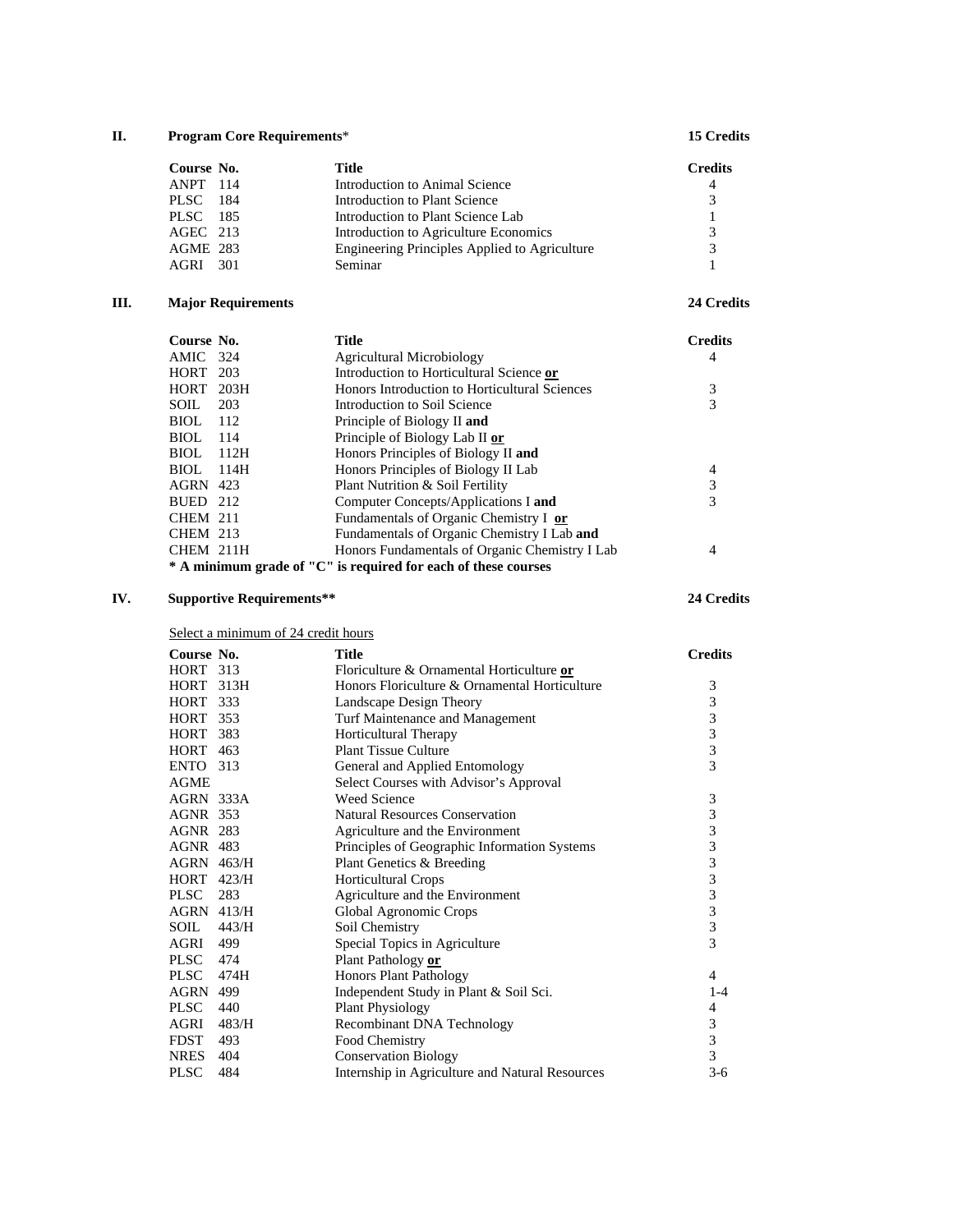| Course No.                   | <b>Title</b>                                                                    | <b>Credits</b> |
|------------------------------|---------------------------------------------------------------------------------|----------------|
| BIOL<br>222                  | Genetics                                                                        | 3              |
| BIOL<br>223                  | Genetics Lab                                                                    |                |
| BIOL 402                     | Ecology                                                                         | 4              |
| <b>BUAD</b>                  | Select Courses with Advisor's Approval                                          |                |
| <b>BUED</b>                  | Select Courses with Advisor's Approval                                          |                |
| <b>CHEM 212</b>              | Fundamentals of Organic Chemistry II                                            | 3              |
| <b>CHEM 214</b>              | Fundamentals of Organic Chemistry II Lab                                        |                |
| <b>CHEM 311</b>              | Analytical Chemistry I                                                          | 4              |
| <b>CHEM 312</b>              | <b>Analytical Chemistry II</b>                                                  | 4              |
| <b>PHYS</b>                  | Select Courses with Advisor's Approval                                          |                |
| <b>ENVS</b>                  | Select Courses with Advisor's Approval                                          |                |
| <b>CHEM 341</b>              | Biochemistry I                                                                  | 3              |
| <b>CHEM 343</b>              | Biochemistry I Lab                                                              |                |
| <b>MATH</b>                  | Select Courses with Advisor's Approval                                          |                |
| <b>HUEC</b>                  | Select Courses with Advisor's Approval                                          |                |
| <b>ENVS</b>                  | Choice of an ENVS Course                                                        | $3-4$          |
|                              | ** A minimum cumulative grade of C (GPA 2.0) is required for Supportive Courses |                |
| <b>Elective Requirements</b> |                                                                                 | 3 Credits      |

**TOTAL PROGRAM REQUIREMENTS** 120